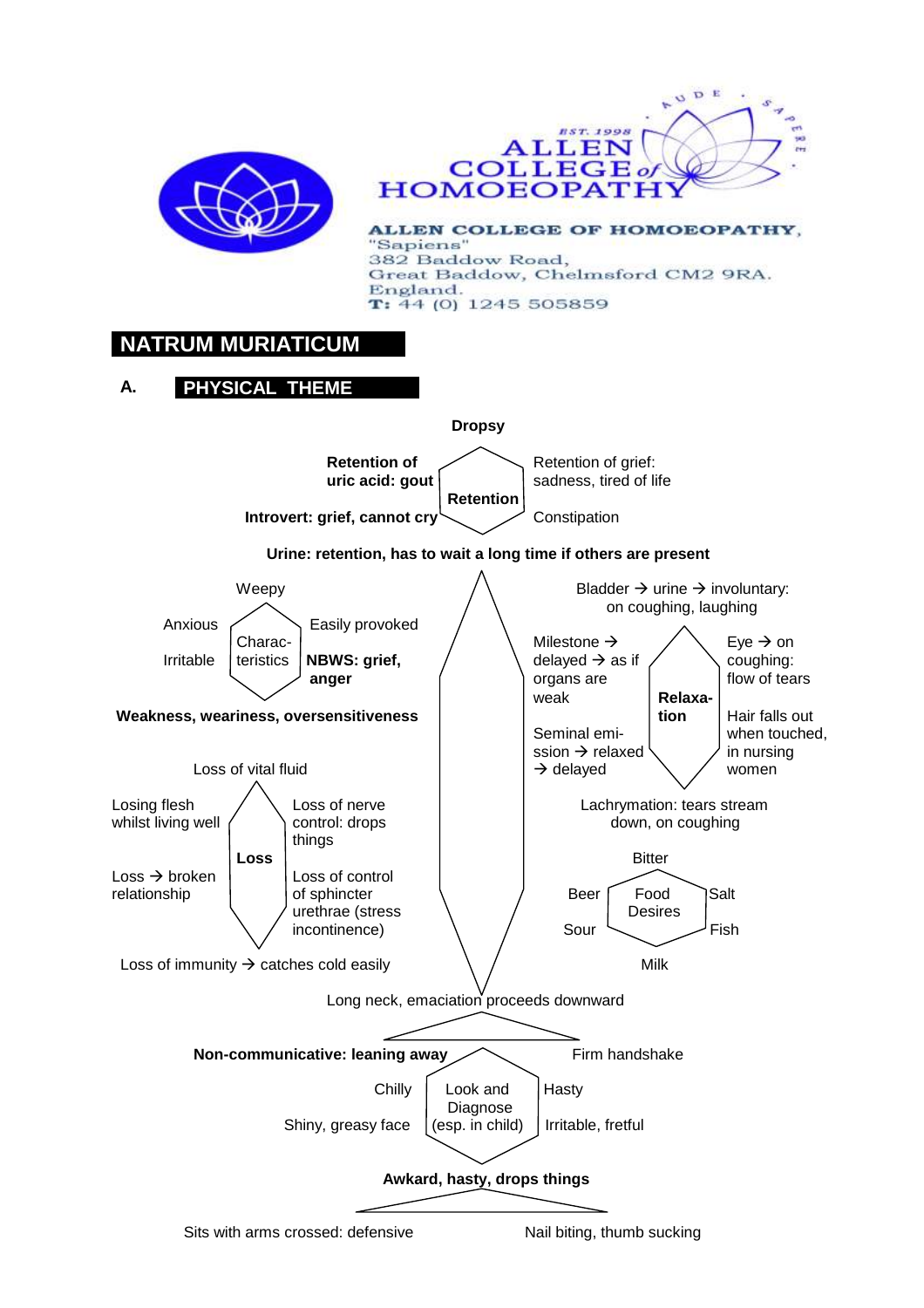### **Physical Clinicals**:

- 1. Chronic Migraine;
- 2. Oedema & Dropsy;
- 3. Urinary Disorders including Dysuria; Anuria; Stress Incontinence;
- 4. Neuological weakness, Tremor;
- 5. Post mature ejaculation;
- 6. Hay-fever;
- 7. Chronic Gastritis.

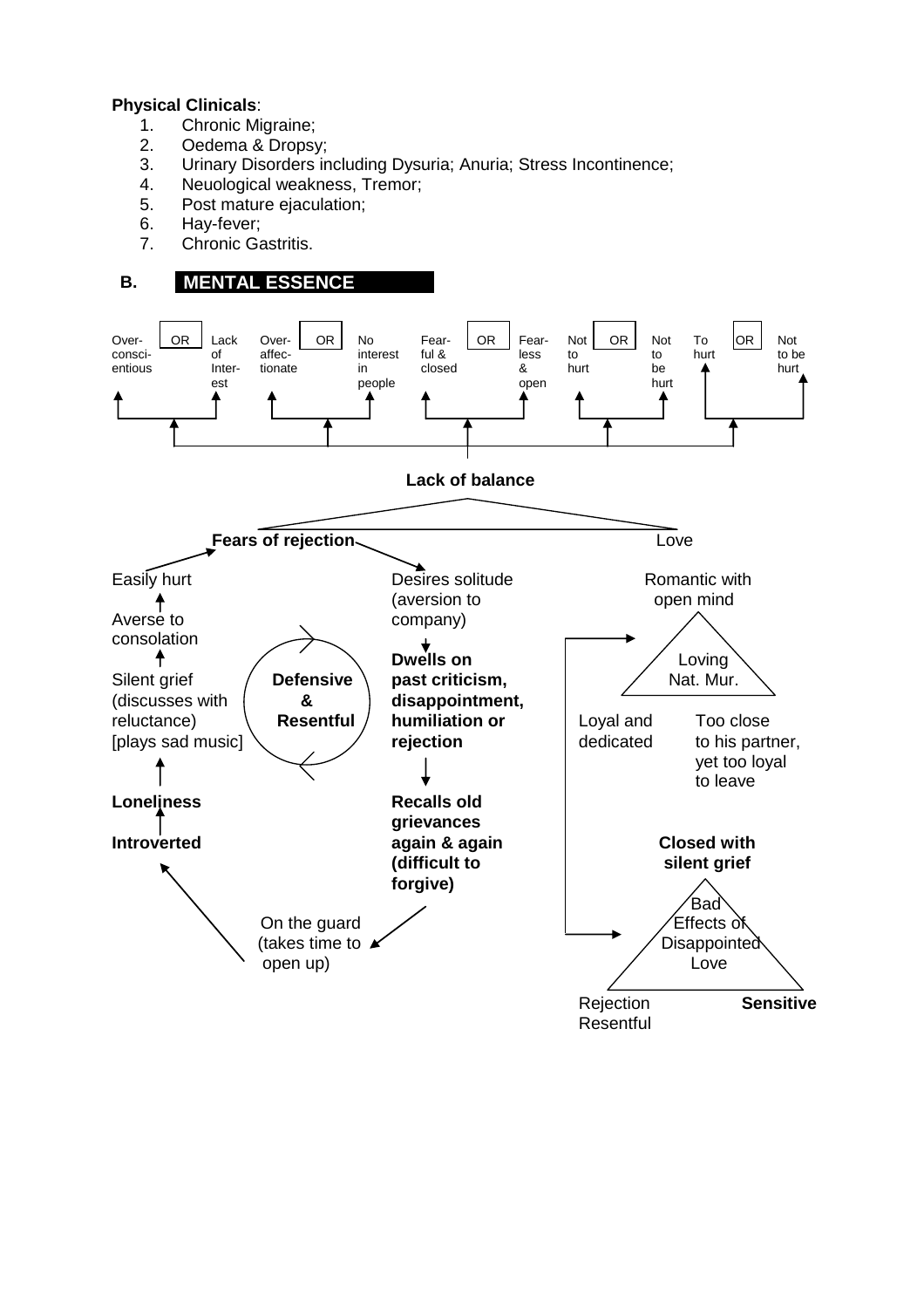